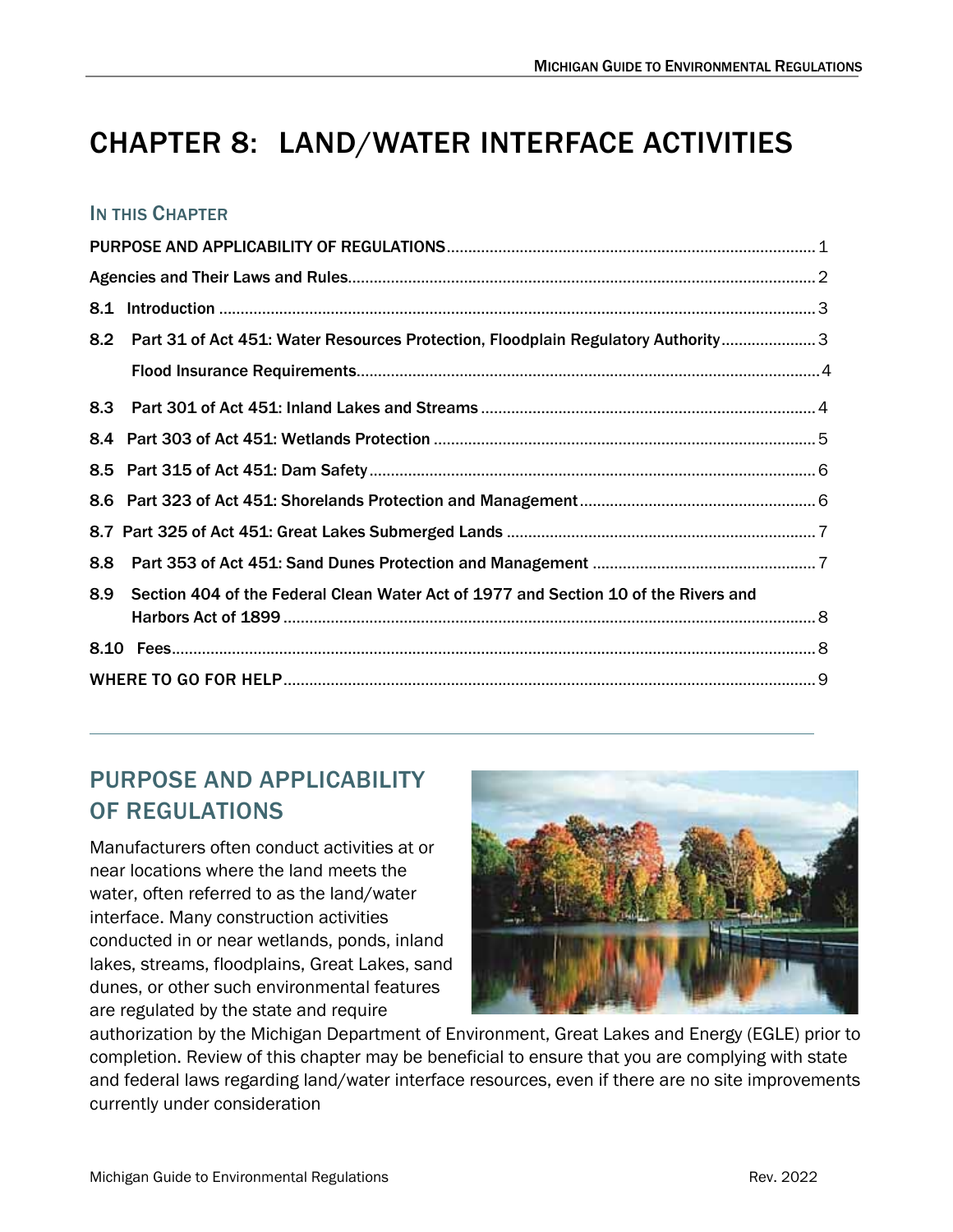### <span id="page-1-0"></span>AGENCIES AND THEIR LAWS AND RULES

EGLE's Water Resources Division (WRD) administers several parts of the Natural Resources and Environmental Protection Act, Public Act 451 of 1994, as amended (Act 451), that regulate activities that are on, within, or involve any of the following land/water features:

- A 100-year floodplain or floodway (Part 31)
- A stream, river, ditch, drain, channel, or canal (Part 301)
- An inland lake (Part 301)
- Land change activities that result in the creation or alteration of a canal, ditch, lagoon, pond, or lake within 500 feet of an existing inland lake or stream (Part 301)
- A wetland (Part 303)
- A dam (Part 315)
- A Great Lake (Part 325)
- High-risk erosion areas, critical dune areas, and environmental areas in coastal counties (parts 323 and 353)

The U.S. Army Corps of Engineers (USACE) also regulates some of the above activities at the federal level if they are located within a navigable water identified in Section 10 of the federal Rivers and Harbors Act and wetlands directly adjacent to these waters. To simplify the permit process for Michigan's residents, the WRD has developed an "[EGLE/USACE - Joint Permit](https://www.michigan.gov/egle/about/organization/water-resources/joint-permit-application)  [Application](https://www.michigan.gov/egle/about/organization/water-resources/joint-permit-application)" [\(](https://www.michigan.gov/egle/about/organization/water-resources/joint-permit-application)[Michigan.gov/JointPermit](https://www.michigan.gov/egle/about/organization/water-resources/joint-permit-application)) process with the USACE to jointly regulate activities at or near the land/water interface [\(Chapter 8.9\)](#page-7-0).

The WRD administers several other Parts of Act 451 that require a separate permitting process:

- [Aquatic Nuisance Control](https://www.michigan.gov/egle/about/organization/Water-Resources/aquatic-nuisance-control) (Part 33 of Act 451) regulates herbicide or pesticide application to lakes or ponds. This includes water treatment ponds for cooling or settling or ponds equipped withfountains for aesthetic purposes. Information can be found at [Michigan.gov/ANC](https://www.michigan.gov/egle/about/organization/water-resources/aquatic-nuisance-control).
- Soil Erosion and Sedimentation Control (Part 91 of Act 451) provides for the control of soil erosion and protects adjacent properties and the waters of the state from sedimentation. A permit is generally required for any earth change activity which disturbs one or more acres of land, or which is within 500 feet of a lake or stream. This statute authorizes county and local enforcing agencies to issue the permits. The authorized permitting agencies for each county are available at [Michigan.gov/SoilErosion](https://www.michigan.gov/egle/about/organization/water-resources/soil-erosion). Authorized agencies have inspectors certified by EGLE. Information on training to obtain [Comprehensive Soil Erosion & Sedimentation](https://www.michigan.gov/-/media/Project/Websites/egle/Documents/Programs/WRD/Storm-Water-SESC/faq-sesc-certification.pdf)  [Control \(SESC\) Certification](https://www.michigan.gov/-/media/Project/Websites/egle/Documents/Programs/WRD/Storm-Water-SESC/faq-sesc-certification.pdf) is also available at [Michigan.gov/SoilErosion](https://www.michigan.gov/egle/about/organization/water-resources/soil-erosion).
- Construction activities that disturb one or more acres of land and have a point source discharge of storm water to the waters of the state require federal NPDES permit coverage as described in [Chapter 3.2.3.b](https://www.michigan.gov/-/media/Project/Websites/egle/Documents/Regulatory-Assistance/Guidebooks/MI-Guide-to-Environmental-Regulations/MI-Guide-Environmental-Regulations-Ch3-Wastewater.pdf#page=14).
- [Large Quantity Water Withdrawal](https://www.michigan.gov/egle/about/organization/Water-Resources/Water-Use) (Part 327 of Act 451): defines a large quantity water withdrawal as 70 gallons or more of total pump capacity and offers a tool to determine if your project requires a permit from the WRD. Visit [Michigan.gov/WaterUse](https://www.michigan.gov/egle/about/organization/water-resources/water-use) for more information on Large Quantity Water Withdrawal. This is also addressed more fully in [Chapter 9.5](https://www.michigan.gov/-/media/Project/Websites/egle/Documents/Regulatory-Assistance/Guidebooks/MI-Guide-to-Environmental-Regulations/MI-Guide-Environmental-Regulations-Ch9-Drinking-Water.pdf#page=6).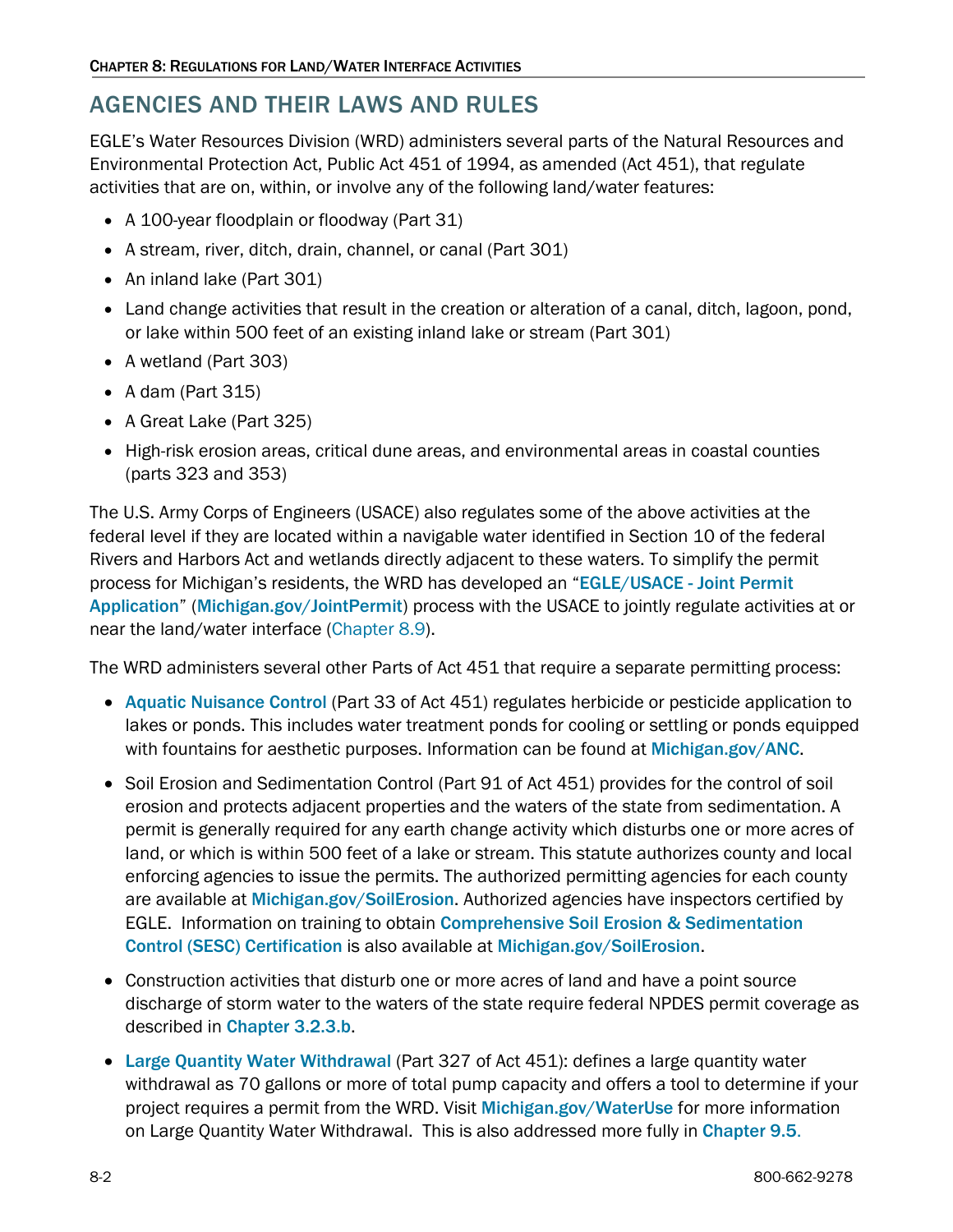# <span id="page-2-0"></span>8.1 INTRODUCTION

The "[EGLE/USACE - Joint Permit Application](https://www.michigan.gov/egle/about/organization/Water-Resources/Joint-Permit-Application)" covers permit requirements derived from state and federal rules and regulations for construction activities where the land meets the water. This Joint Permit prevents duplication of state and federal permitting and provides simultaneous review for [activities](https://www.michigan.gov/egle/about/organization/Water-Resources/Joint-Permit-Application/applicable-regulations) [regulated by the parts of Act 451](https://www.michigan.gov/egle/about/organization/Water-Resources/Joint-Permit-Application/applicable-regulations) summarized in this chapter. The Joint Permit Application is submitted through WRD's permitting site, [MiWaters](https://miwaters.deq.state.mi.us/ncore/external/home).

#### $\mathscr{S}$ For more information on MiWaters, refer to [Chapter 3.1.1](https://www.michigan.gov/-/media/Project/Websites/egle/Documents/Regulatory-Assistance/Guidebooks/MI-Guide-to-Environmental-Regulations/MI-Guide-Environmental-Regulations-Ch3-Wastewater.pdf#page=7) or visit [Michigan.gov/MiWaters](http://www.michigan.gov/MiWaters).

[Pre-application meetings](https://www.michigan.gov/egle/about/organization/Water-Resources/Joint-Permit-Application/pre-application-meetings-wetlands-lakes-streams) for proposed impacts to inland lakes, streams, wetlands, and critical dune areas are available upon request. This pre-application meeting with district permit staff ensures that a complete and accurate application is submitted that avoids and/or minimizes potential impacts and proposes mitigation when resource impacts are unavoidable. There is a fee for the pre-application meeting, with the exception of in-office meetings regarding single-family residential lots less than one (1) acre in size. See the online pre-application meeting form for a fee schedule.

The WRD district offices review permit applications, conduct site inspections, and issue permits for regulated activities covered on the Joint Permit Application. Technical assistance and permit review negotiations conducted by field staff minimize negative impacts to natural resources from new development. District staff may make a site inspection, collect comments, or ask for modifications to the proposal. It may take ninety days or more to receive a decision on a permit application. District offices also respond to complaints and conduct compliance activities. District staff can answer questions regarding the application, MiWaters, and regulations.

Find out more about applying for a Joint Permit at [Michigan.gov/JointPermit.](http://www.michigan.gov/JointPermit)

# <span id="page-2-1"></span>8.2 PART 31 OF ACT 451: WATER RESOURCES PROTECTION, FLOODPLAIN REGULATORY AUTHORITY

A Part 31 permit is required for any occupation, construction, filling, or grade change below the 100-year floodplain elevation of a river, stream, or drain with a drainage area of two square miles or more, regardless of whether the floodplain is mapped by FEMA. Part 31 requires that the channel and floodway are kept clear of obstructions and uninhabited and that structures placed in the floodplain are properly protected from flood damage. The floodway includes the stream channel and that portion of the floodplain that is required to convey the flow of floodwater. Projects within the floodway will typically require hydraulic modeling to demonstrate the project will not cause increased flooding at other properties. Structures that are placed within the 100 year floodplain must have their lowest floor, including basement, elevated 1-foot above the 100 year floodplain elevation. The state Building Code also contains additional floodplain development standards. Visit[Michigan.gov/FloodplainManagement](https://www.michigan.gov/egle/about/organization/water-resources/floodplain-management) for more information.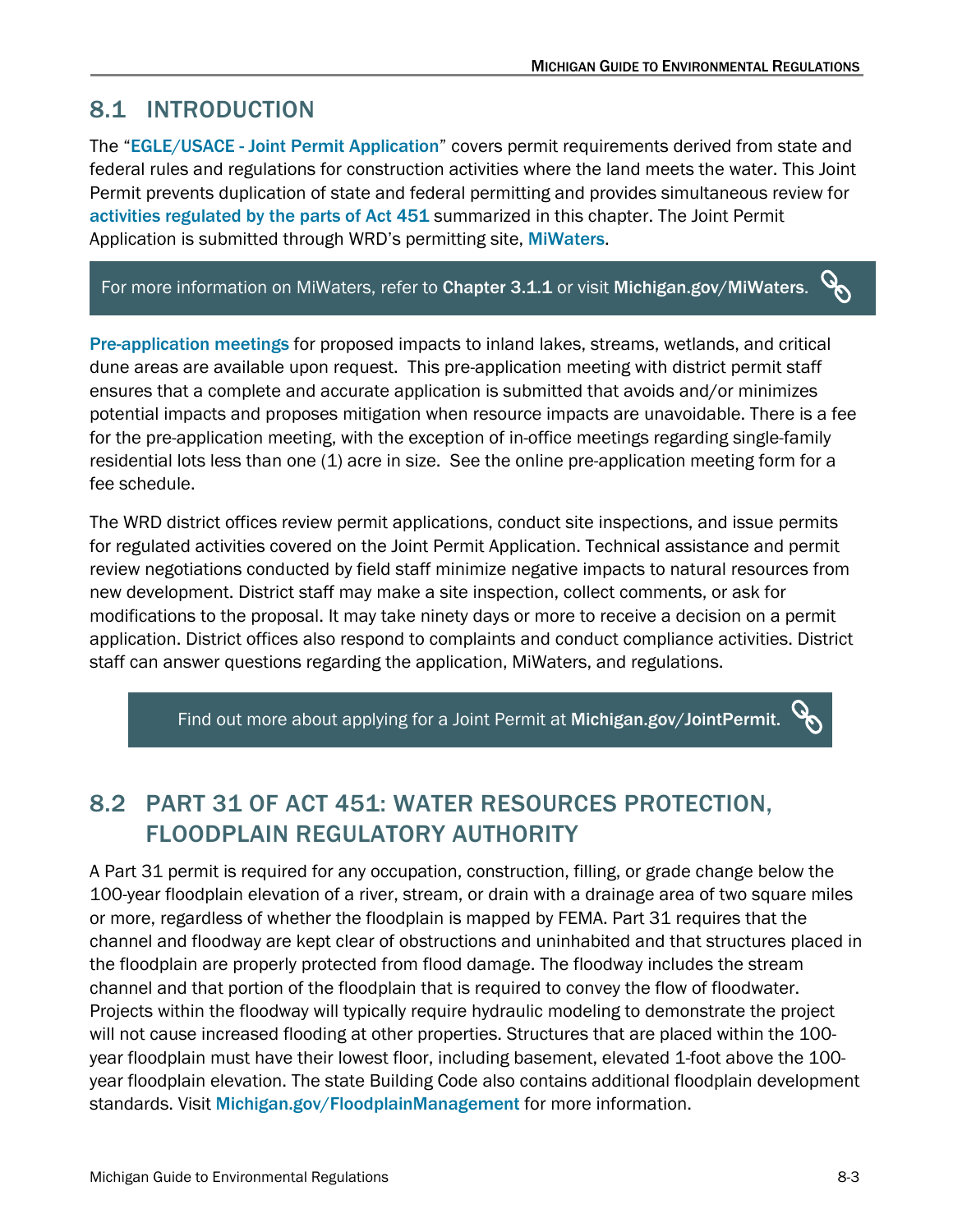### <span id="page-3-0"></span>Flood Insurance Requirements

Many cities and townships within Michigan participate in the National Flood Insurance Program (NFIP). Those communities usually have a Flood Insurance Rate Map. If your site is located in the floodplain area (frequently designated as an "A Zone"), the requirements are that any new or substantially improved structure must have its first floor, including the basement, elevated above the 100-year floodplain elevation or floodproofed to the elevation of the floodplain. Floodproofing must be done in a manner that the building is watertight and able to withstand hydrostatic pressures up to the 100-year floodplain elevation. Flood insurance is required for any federally backed mortgage within the FEMA mapped floodplain regardless of whether a community participates in the National Flood Insurance Program (NFIP) or not. FEMA flood insurance is only available to property owners and renters within communities that participate in the NFIP. If the community participates, anyone within that community can purchase flood insurance regardless of whether they are located within the mapped floodplain or not. NFIP communities regulate all man-made changes within the FEMA mapped floodplain. More information on flood insurance is available at[floodsmart.gov](https://www.floodsmart.gov/).

# <span id="page-3-1"></span>8.3 PART 301 OF ACT 451: INLAND LAKES AND STREAMS

The intent of the Inland Lakes and Streams Protection Program is to protect the public trust in the inland waters of the state as well as the correlative rights of riparian owners. Activities that disturb land below the ordinary high-water mark require a Part 301 permit. Examples of common projects that require a Part 301 permit are road and pedestrian crossings, utility crossings, stormwater outfalls -- with or without streambank or streambed protection (riprap) --, stream relocations, and enclosures.



A Part 301 permit is required for the following activities below the ordinary high-water mark of all inland lakes and streams:

- Dredge or fill bottomlands.
- Construct, enlarge, extend, remove, or place a structure on bottomland.
- Construct, enlarge or expand a marina.
- Create, enlarge, or diminish an inland lake or stream.
- Structurally interfere with the natural flow of an inland lake or stream.
- Construct, dredge, commence, extend, or enlarge an artificial canal, ditch, lagoon, pond, lake, or similar waterway through which the purpose is ultimate connection with an existing inland lake or stream, or where any part of the artificial waterway is located within 500 feet of the ordinary high-water mark of an existing inland lake or stream.
- Connect any natural or artificially constructed waterway, canal, channel, ditch, lagoon, pond, lake, or wetland with an existing inland lake or stream for navigation or any other purpose.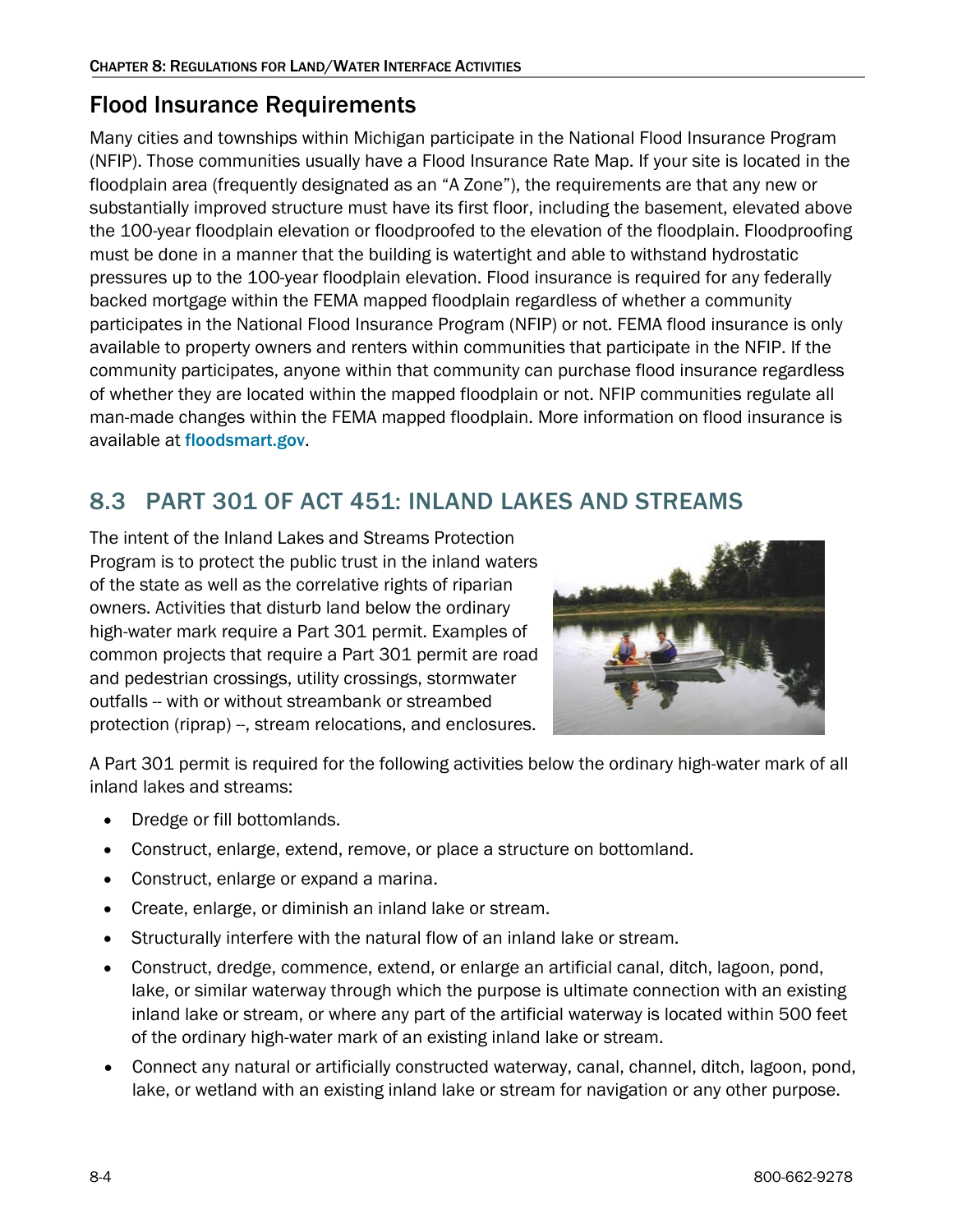Under Part 301, a stream is defined as a waterbody that has definite banks, a bed, and visible evidence of a continued occurrence of water. This Part does not include the Great Lakes, Lake St. Clair, or a lake or pond that has a surface area of less than five (5) acres. An inland lake or stream can also be a natural or artificial feature, including drains or impoundments.

# <span id="page-4-0"></span>8.4 PART 303 OF ACT 451: WETLANDS PROTECTION

Part 303 is intended to protect the functions and values wetlands provide such as flood and storm control, wildlife habitat, clean subsurface water resources, pollution treatment, erosion control, nutrient cycling, and economic and educational services. The following activities are prohibited in wetlands unless a Part 303 permit has been obtained from EGLE:



- Deposit or permit the placing of fill material in a wetland.
- Dredge, remove, or permit the removal of soil or minerals from a wetland.
- Construct, operate, or maintain any use or development in a wetland.
- Drain surface water from a wetland.

Regulated wetlands are defined in Part 303 and associated administrative rules. Part 303 defines a wetland as *"land characterized by the presence of water at a frequency and duration sufficient to support, and that under normal circumstances does support, wetland vegetation or aquatic life, and is commonly referred to as a bog, swamp, or marsh."* The definition applies to public and private lands regardless of zoning or ownership. In addition, wetlands regulated by the state are one of the following:

- Connected to, or located within 1,000 feet of, one of the Great Lakes or Lake St. Clair.
- Connected to, or located within 500 feet of, an inland lake, pond, river, or stream.
- Not connected to one of the Great Lakes or Lake St. Clair, or an inland lake, pond, stream, or river, but are more than 5 acres in size.
- Has the documented presence of an endangered or threatened species under Part 365 or the Endangered Species Action of 1973, Public Law 93-205.
- Is a rare and imperiled wetland

#### Wetlands Identification

While wetland inventory maps and other online tools are helpful in determining the potential for wetlands, an on-site investigation is required to identify wetlands on a property. EGLE's Wetland Identification Program (WIP), is a fee-based program that offers two levels of service to identify wetland and upland areas on a property. For a Level 2 Identification, a Wetlands Specialist conducts an on-site review to determine the presence or absence of wetlands, and physically marks the wetland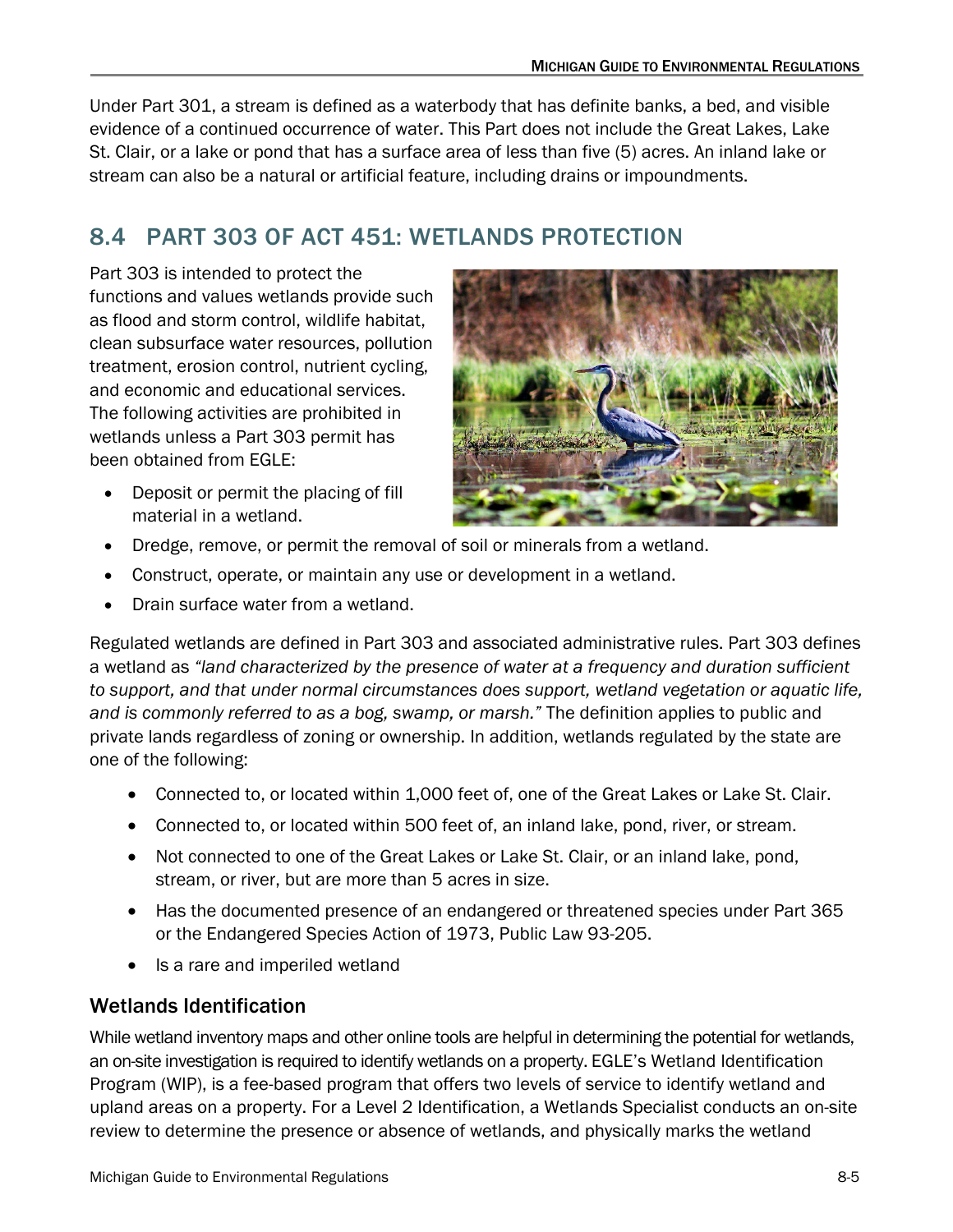boundaries in the field. A Wetlands Specialist can also provide a Level 3 Identification, which is an on-site review to confirm specific wetland boundaries marked by a wetland consultant. Both levels of service include a letter and map from EGLE summarizing the findings, which is guaranteed for a period of three years. Individuals interested in WIP services must submit a WIP application to the WRD, Wetlands, Lakes and Streams Unit. The WIP application and a fee calculator can be downloaded at [Michigan.gov/Wetlands](https://www.michigan.gov/egle/about/organization/water-resources/wetlands) or you may call 517-284-5543.

### <span id="page-5-0"></span>8.5 PART 315 OF ACT 451: DAM SAFETY

Permits are required for dams with a "height" of six feet or more and have an impounded surface area of five acres or more at the Design Flood Elevation (DFE, also known as the Flood Protection Elevation). A permit is required to construct a new dam, enlarge an existing dam or impoundment, repair or alter a dam, remove a dam, abandon a dam, or reconstruct a failed dam. A licensed professional engineer must prepare, sign, and seal the construction plans, except for minor projects as defined in Part 315 or for projects by non-profit organizations under certain circumstances as specified in Part 315.

## <span id="page-5-1"></span>8.6 PART 323 OF ACT 451: SHORELANDS PROTECTION AND MANAGEMENT

This program provides for the designation and proper management of environmental areas, highrisk erosion areas, and flood risk areas along the Great Lakes shoreline. These areas include coastal wetlands and the adjacent uplands that provide habitat and nursery for fish and wildlife. Information about this program may be found online at [Michigan.gov/shorelands](https://www.michigan.gov/egle/about/organization/water-resources/shoreland-management).

A Part 323 permit is required for any of the following activities in a designated Environmental Area:

- Dredging, filling, grading, or other alterations of the soil.
- Alteration of natural drainage, but not including the reasonable care and maintenance of established drainage.
- Alteration of vegetation utilized for the preservation and maintenance of fish or wildlife, including identified colonial bird nesting areas.
- Placement of permanent structures.

The following counties have designated Environmental Areas:

| Alcona        | Bay               | <b>Emmet</b>     | <b>Monroe</b> |
|---------------|-------------------|------------------|---------------|
| Alger         | <b>Charlevoix</b> | Houghton         | Tuscola       |
| Alpena        | Cheboygan         | Huron            | Wayne         |
| Arenac        | Chippewa          | <b>Mackinac</b>  |               |
| <b>Baraga</b> | <b>Delta</b>      | <b>Marquette</b> |               |

A Part 323 permit is required for the construction, installation, or moving of a permanent structure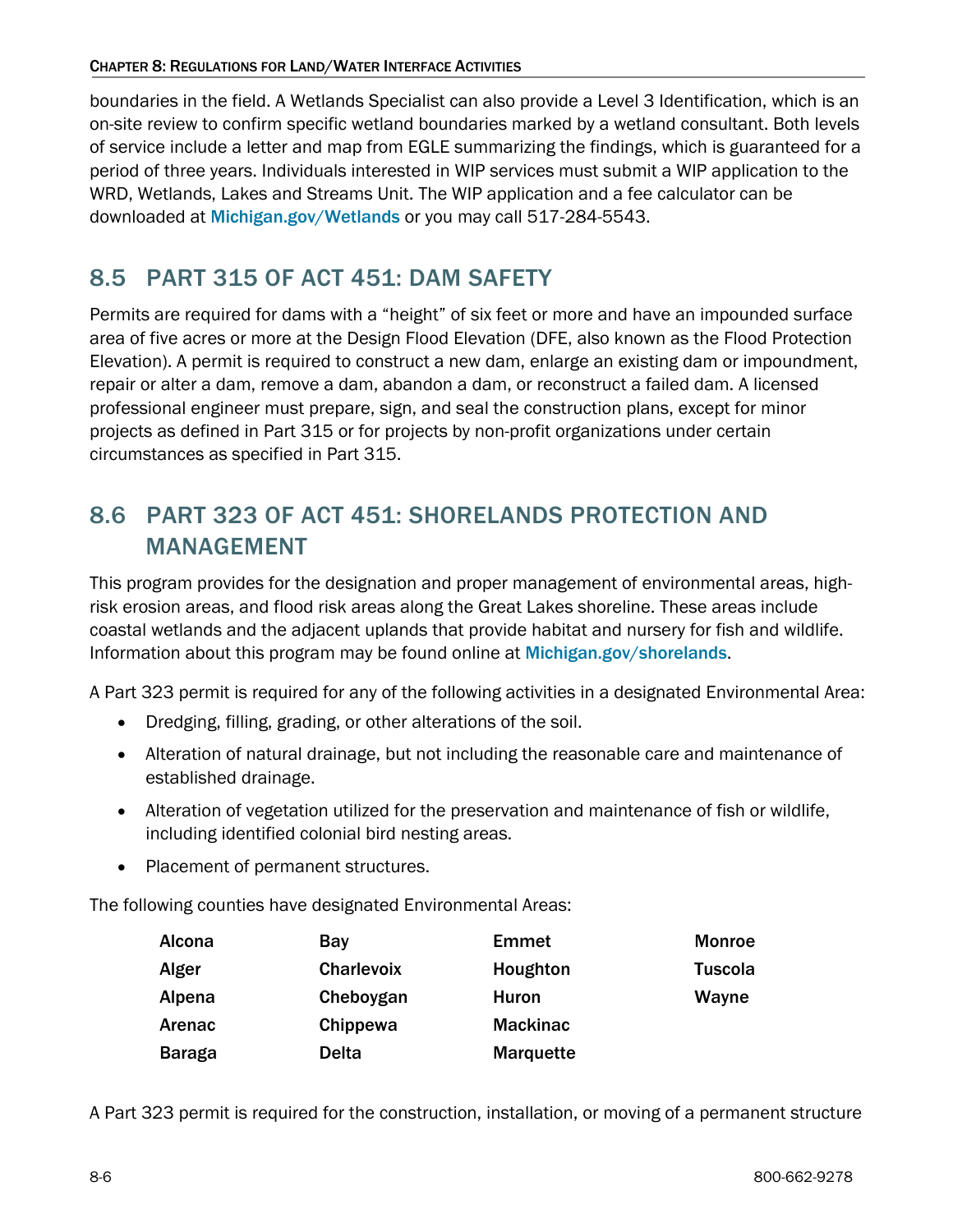on a parcel of land where any portion is a designated High-Risk Erosion Area. Examples include homes, porches, septic systems, additions, substantial improvements of existing structures, and outbuildings.The [current counties](https://www.michigan.gov/egle/about/organization/Water-Resources/shoreland-management/high-risk-erosion-areas) with designated High-Risk Erosion Areas include:

| Alger         | <b>Berrien</b>        | Houghton | <b>Mackinac</b>  | <b>Ottawa</b>  |
|---------------|-----------------------|----------|------------------|----------------|
| Allegan       | Chippewa              | Huron    | <b>Manistee</b>  | St. Clair      |
| Antrim        | <b>Delta</b>          | losco    | <b>Mason</b>     | <b>Sanilac</b> |
| <b>Baraga</b> | <b>Emmet</b>          | Keweenaw | <b>Menominee</b> | Van Buren      |
| Bay           | Gogebic               | Leelanau | <b>Muskegon</b>  |                |
| <b>Benzie</b> | <b>Grand Traverse</b> | Luce     | <b>Oceana</b>    |                |

New construction in the 100-year floodplain of the Great Lakes must be elevated to prevent property damage. Forty-one coastal communities have designated flood risk areas mapped and participate in the National Flood Insurance Program, the federal program providing the sole source of flood insurance. These designated communities have approved zoning ordinances and regulate construction in flood risk shorelands locally. Permits are issued by the local unit of government. The WRD oversees performance and provides technical assistance.

# <span id="page-6-0"></span>8.7 PART 325 OF ACT 451: GREAT LAKES SUBMERGED LANDS

A permit is required for all filling, dredging, and placement of structures (e.g., docks, piers, pilings, etc.) below the ordinary high-water mark and on all upland channels extending landward of the ordinary high-water mark of the Great Lakes, according to the 1985 International Great Lakes Datum. Part 325 also provides for the lease, or deed of state-owned bottomlands of the Great Lakes through the bottomlands conveyance program. Information about the program may be found at [Michigan.gov/EGLEGreatLakes](https://www.michigan.gov/egle/about/organization/office-of-the-great-lakes), then select Submerged Lands.

# <span id="page-6-1"></span>8.8 PART 353 OF ACT 451: SAND DUNES PROTECTION AND MANAGEMENT

The most unique and fragile sand dunes along the Great Lakes shoreline in Michigan are defined in the "Atlas of Critical Dune Areas" prepared by the Michigan Department of Natural Resources. A permit is required for activities that significantly alter the physical characteristics of a Critical Dune Area or for a contour change in a Critical Dune Area. Activities include the construction of a house or garage, building a road or driveway, installing a septic system, installing retaining walls, and sand removal, to name a few. Find more information at [Michigan.gov/CriticalDunes](https://www.michigan.gov/egle/about/organization/water-resources/sand-dunes).

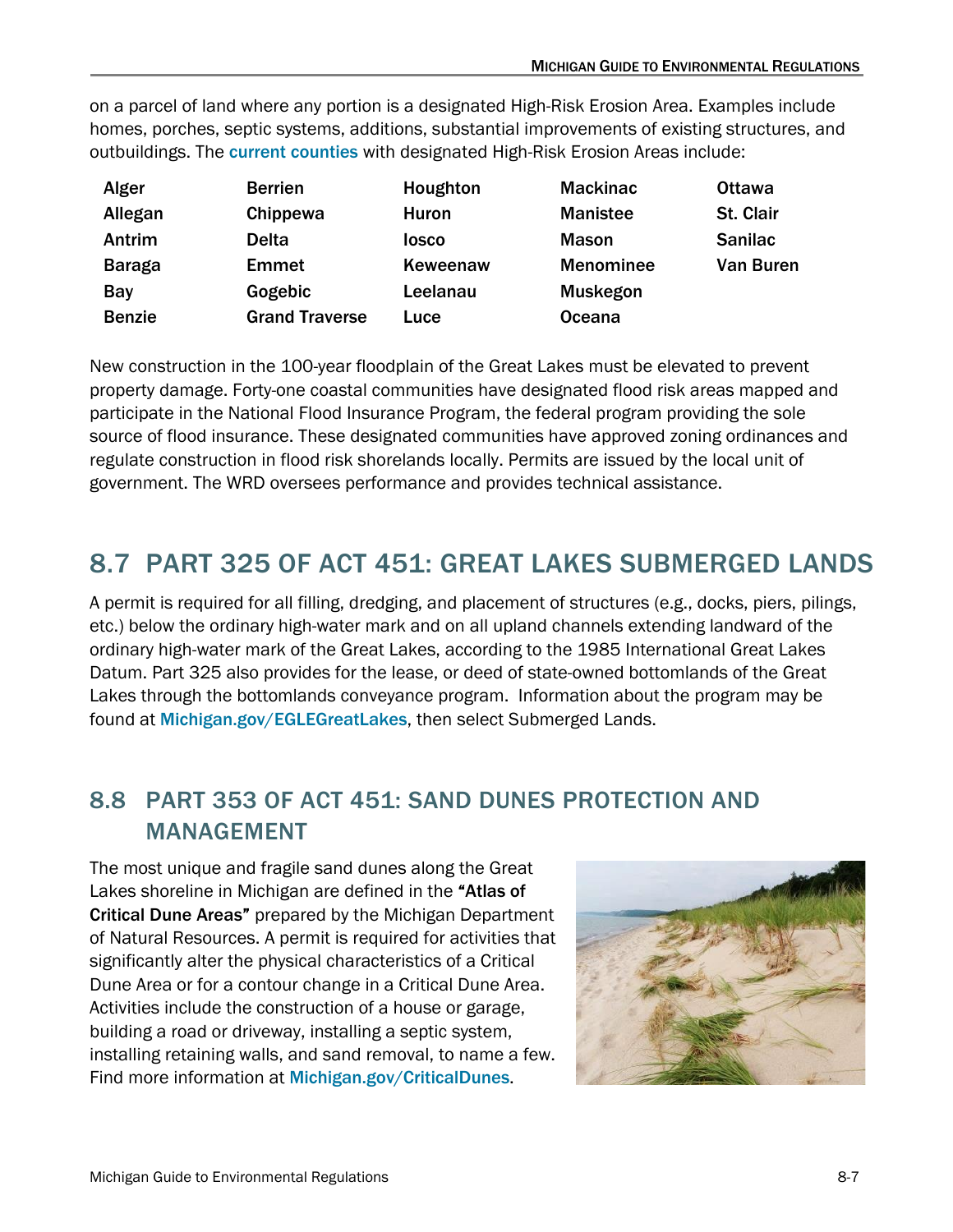The following counties have designated Critical Dune Areas:

| Alger          | Charlevoix   | Luce            | Oceana             |
|----------------|--------------|-----------------|--------------------|
| Allegan        | Chippewa     | <b>Mackinac</b> | <b>Ottawa</b>      |
| Antrim         | <b>Emmet</b> | <b>Manistee</b> | <b>Schoolcraft</b> |
| <b>Benzie</b>  | Keweenaw     | <b>Mason</b>    | Van Buren          |
| <b>Berrien</b> | Leelanau     | <b>Muskegon</b> |                    |

Islands that have designated Critical Dune Areas include:

| <b>Beaver Island</b> | <b>North Fox Island</b> | <b>North Manitou Island</b> |
|----------------------|-------------------------|-----------------------------|
| High Island          | <b>South Fox Island</b> | <b>South Manitou Island</b> |

# <span id="page-7-0"></span>8.9 SECTION 404 OF THE FEDERAL CLEAN WATER ACT OF 1977 AND SECTION 10 OF THE RIVERS AND HARBORS ACT OF 1899

Section 404 of the Clean Water Act (CWA) prohibits the discharge of dredged or fill material into waters of the United States, including inland lakes and streams, the Great Lakes, and wetlands, without a permit. Michigan was the first of only two states currently authorized to administer the permit program for the federal government through state law. In most areas of the state, issuance of a permit by EGLE's WRD in accordance with the CWA requirements also authorizes a project under Section 404, and no separate federal permit is required. However, since Section 10 does not provide for similar transfer to states, the U.S. Army Corps of Engineers (USACE) retains Section 404 jurisdiction within those waters that are navigable waters of the U.S. and their adjacent wetlands. Therefore, authorization is also required from the USACE for projects in traditionally navigable waters including the Great Lakes, connecting channels, other waters connected to the Great Lakes where navigational conditions are maintained, and wetlands directly adjacent to these waters. Submittal of a single, completed EGLE/USACE - Joint Permit Application to the WRD ensures that Section 404 permit applications will be processed by all appropriate agencies, including projects that require both EGLE and USACE authorization. For a project that requires authorization under a USACE permit, federal permit issuance is contingent upon EGLE granting Clean Water Act Section 401 Water Quality Certification and, in most cases, Coastal Zone Management Act Section 307 Consistency Certification.

### <span id="page-7-1"></span>8.10 FEES

The fees for permit applications vary significantly between the various parts of Act 451 and will vary within a Part depending on the scope of the project. General permit and minor project categories are described on the WRD's Web site: [Michigan.gov/JointPermit](https://www.michigan.gov/egle/about/organization/water-resources/joint-permit-application). A current Joint [Permit Application fee schedule](https://www.michigan.gov/-/media/Project/Websites/egle/Documents/Programs/WRD/Wetlands/Joint-Permit-Application-Fee-Schedule.pdf) is available at the same web site or by calling the appropriate [EGLE District Office](https://www.michigan.gov/egle/contact/district-office-locations) for the county in which the project will be located. Fees for the soil erosion and sedimentation control permits are established by the county or local agency issuing the permit.